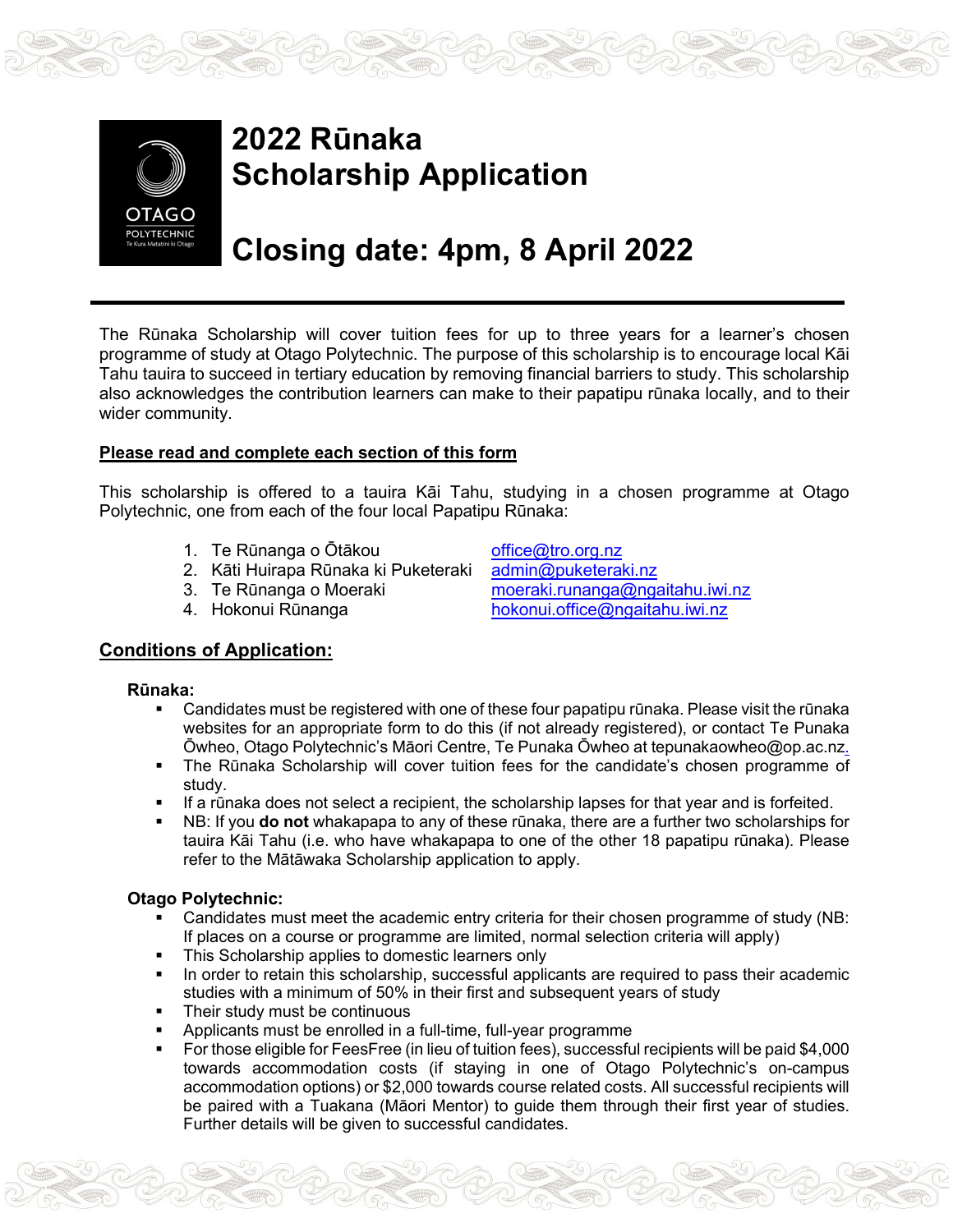

- 1. Please submit your completed application to **both** the local **rūnaka** that you affiliate to and **Te Punaka Ōwheo**
- 2. Each Rūnaka will meet after the closing date and then notify Otago Polytechnic who their successful recipient is
- 3. A letter will be sent to candidates informing them of the outcome **by 30 April 2021**

#### *Rūnaka Postal Address:*

**Te Rūnanga o Ōtākou** 45 Tamatea Road Ōtākou **Dunedin** Phone: (03) 478 0352 Email: [office@tro.org.nz](mailto:office@tro.org.nz)

**Kāti Huirapa Rūnaka ki Puketeraki** 121 Grimness St C/- Karitāne PDC 9440, Otago Karitāne 9440 Phone: (03) 465 7300 Email: [admin@puketeraki.nz](mailto:admin@puketeraki.nz)

**Te Rūnanga o Moeraki** Te Rūnanga o Moeraki Tenby St Moeraki RD2, Palmerston Otago Phone: (03) 439 4816 Email: [moeraki.runanga@ngaitahu.iwi.nz](mailto:moeraki.runanga@ngaitahu.iwi.nz)

**Hokonui Rūnanga** Charlton Rd Postal Address: PO Box 114, Gore Phone: (03) 208 7954 Email: [hokonui.office@ngaitahu.iwi.nz](mailto:hokonui.office@ngaitahu.iwi.nz)

#### *Te Punaka Ōwheo Postal Address:*

You can email your application to [tepunakaowheo@op.ac.nz](mailto:tepunakaowheo@op.ac.nz) or send it to:

Te Punaka Ōwheo Scholarships (Rūnaka) Otago Polytechnic Private Bag 1910 Dunedin 9054

You can also hand deliver your application to Te Punaka Ōwheo or to Customer Services.

If you require more information, please contact Te Punaka Ōwheo: **Freephone:** 0800 762 786 **Email:** [tepunakaowheo@op.ac.nz](mailto:tepunakaowheo@op.ac.nz)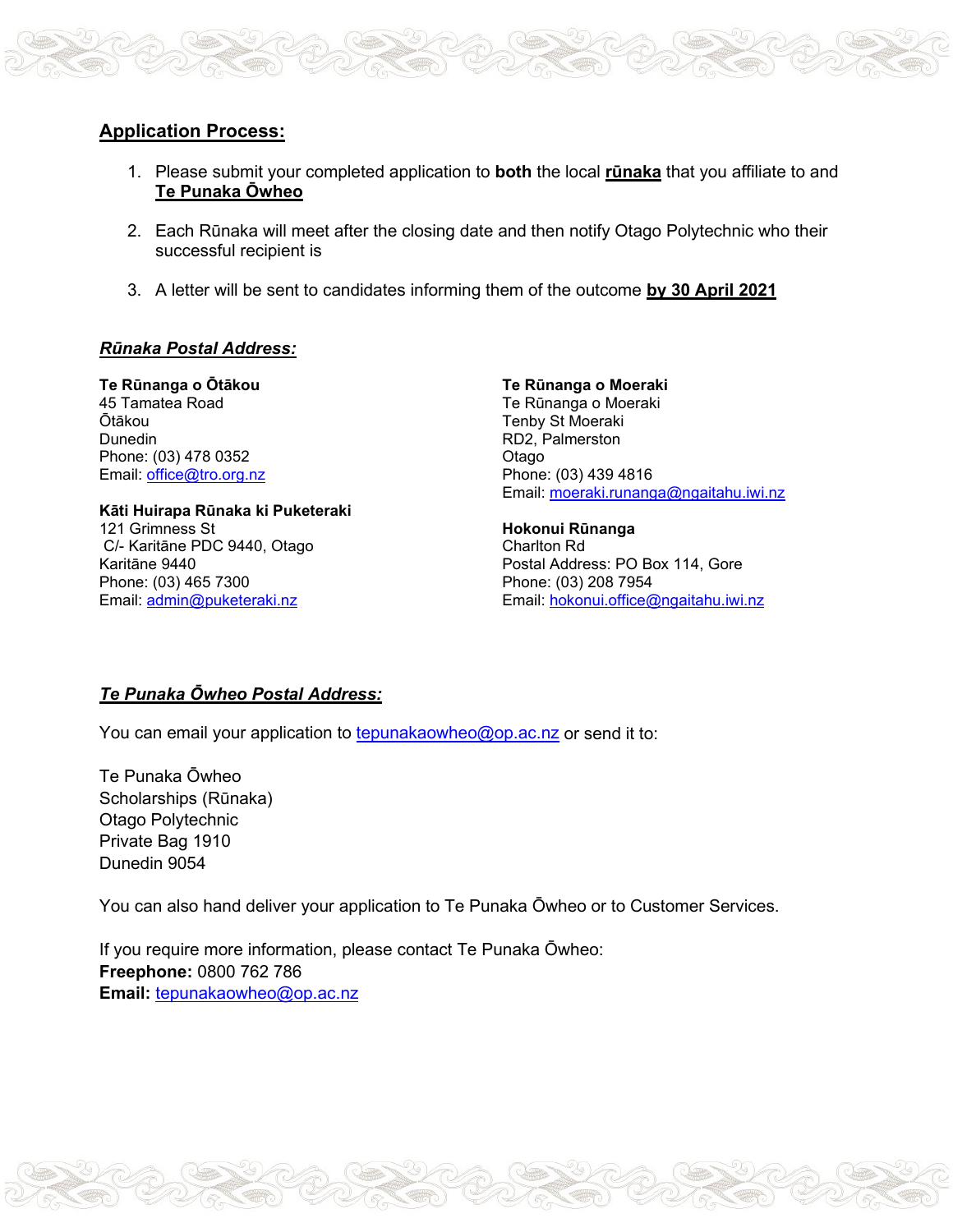## **SECTION A: PERSONAL DETAILS**

| GENDER (please tick) $\Box$ Male $\Box$ Female $\Box$ Other DATE OF BIRTH: $\angle$ / / / |  |
|-------------------------------------------------------------------------------------------|--|
|                                                                                           |  |
|                                                                                           |  |
|                                                                                           |  |
|                                                                                           |  |
|                                                                                           |  |
|                                                                                           |  |
| ARE YOU ELIGIBLE FOR FEESFREE? Yes $\Box$ No $\Box$                                       |  |
| If yes, has this be verified? Yes $\Box$ No $\Box$                                        |  |
| You can check if you are eligible at: https://www.feesfree.govt.nz                        |  |

### **DO YOU GIVE PERMISSION FOR OTAGO POLYTECHNIC TO PUBLICISE, IF YOU ARE SUCCESSFUL?** (PLEASE CIRCLE ONE) **YES** / NO **SUCCESSFUL?** (PLEASE CIRCLE ONE) **YES / NO**

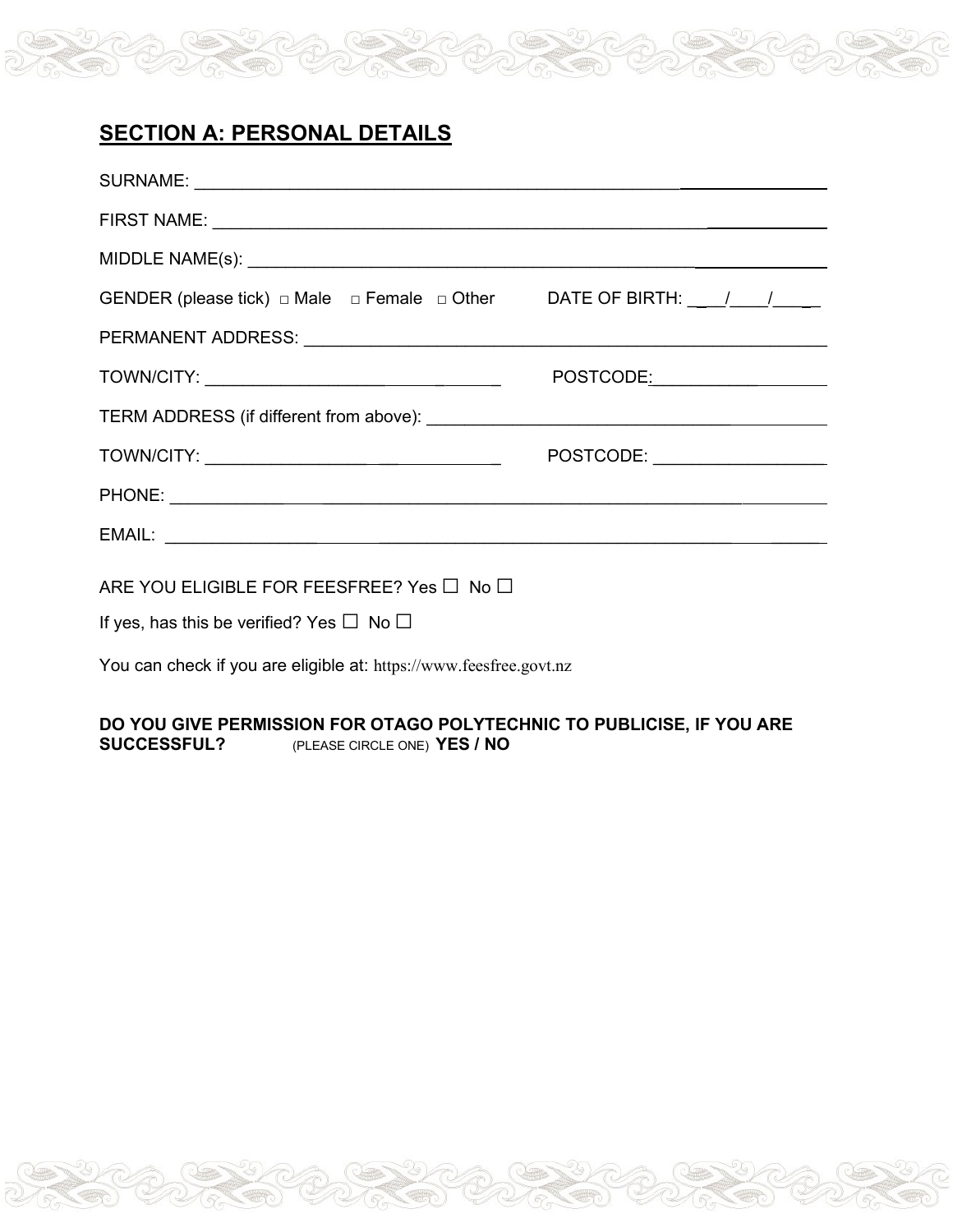

## **PART B: RŪNAKA REGISTRATION**

Which of the four local Papatipu Rūnaka do you affiliate to?

| Te Rūnanga o Ōtākou        |              |
|----------------------------|--------------|
| Kāti Huirapa ki Puketeraki | $\mathbf{I}$ |
| Te Rūnanga o Moeraki       | $\mathsf{L}$ |
| Hokonui Rūnanga            |              |

Are you registered with this Rūnaka? (PLEASE CIRCLE ONE) **YES / NO**

If no, please register before applying. You can do this via the Rūnaka websites or email

- 
- 
- 1. Te Rūnanga o Ōtākou Email: [office@tro.org.nz](mailto:office@tro.org.nz) Email: [admin@puketeraki.nz](mailto:admin@puketeraki.nz) or [www.puketeraki.nz](http://www.puketeraki.nz/)
- 3. Te Rūnanga o Moeraki Email: [moeraki.runanga@ngaitahu.iwi.nz](mailto:moeraki.runanga@ngaitahu.iwi.nz)
	-
- 4. Hokonui Rūnanga Email: [hokonui.office@ngaitahu.iwi.nz](mailto:hokonui.office@ngaitahu.iwi.nz)

## **SECTION C: APPLICANT'S LETTER**

Please include a letter, written by you

- State the reasons why you are applying for this scholarship
- This may include but is not limited to; information such as your involvement with the rūnaka**,** Māori community, and or any other community (this could be a sports team, a church or your neighbourhood)
- Please also include any career aspirations, how you may benefit from receiving this scholarship and information on your proposed programme of study at Otago Polytechnic.
- **Also outline how your chosen course of study may benefit your whānau, hapū, iwi and/or Māori community.**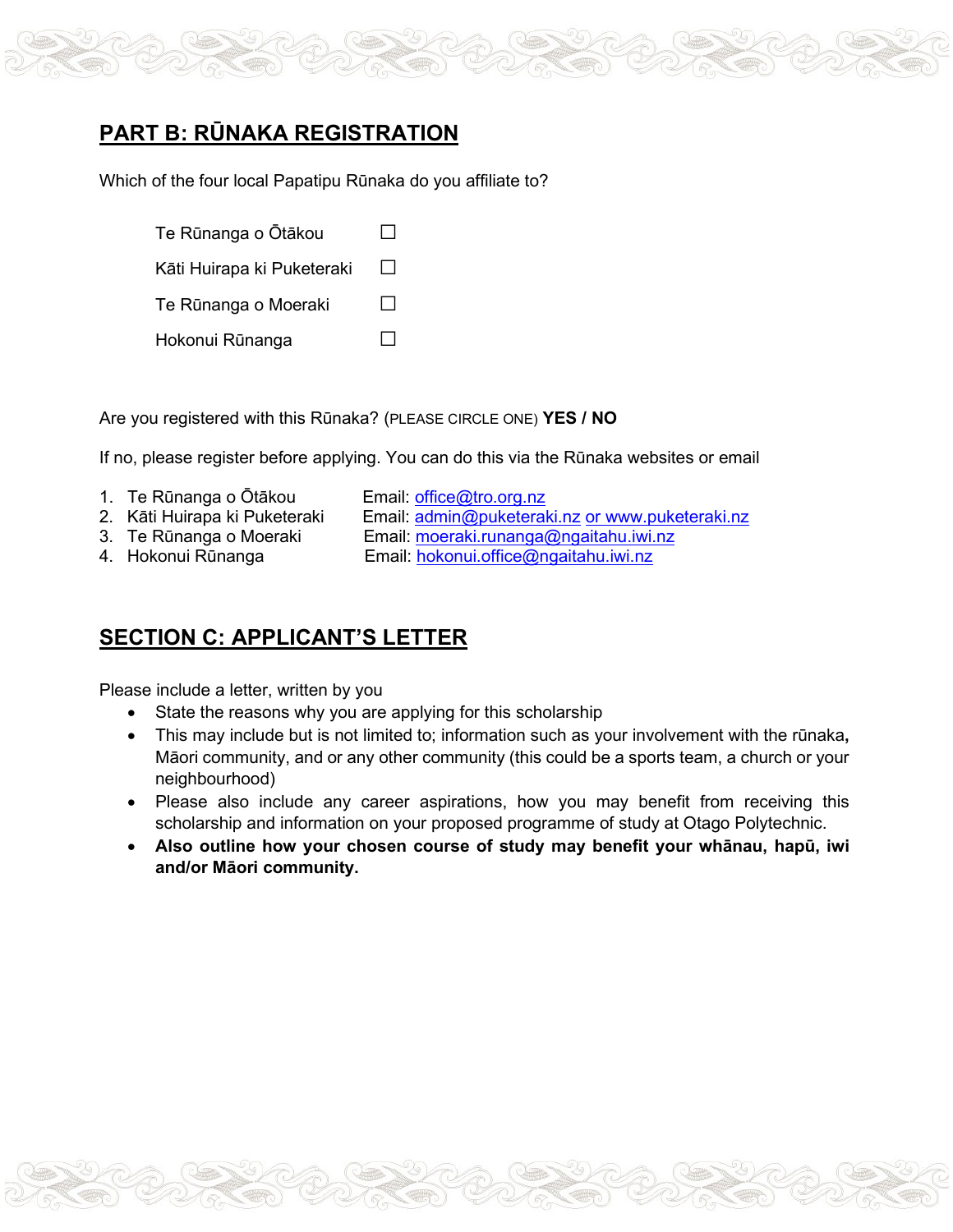## **SECTION D: ENDORSEMENT / WRITTEN REFERENCE**

This must be completed by a Kaumātua, Māori Liaison Officer, Tutor/Teacher **who is Māori,** Leader of a Māori Community Group (eg: marae, church or sports team) or Iwi representative of a Māori Authority, Rūnaka or Trust Board.

The endorser must know you and **cannot** be your sibling, spouse, parent or grandparent.

I endorse this application because:

| ,他们的人们也不会不会不会。""我们的人们,我们也不会不会不会不会不会不会不会。""我们的人们,我们也不会不会不会不会不会不会。""我们的人们,我们也不会不会不 |  |
|----------------------------------------------------------------------------------|--|
|                                                                                  |  |
|                                                                                  |  |
|                                                                                  |  |
|                                                                                  |  |
|                                                                                  |  |
|                                                                                  |  |
|                                                                                  |  |
| Date: $/$ /<br><b>ENDORSER'S CONTACT PHONE:</b>                                  |  |